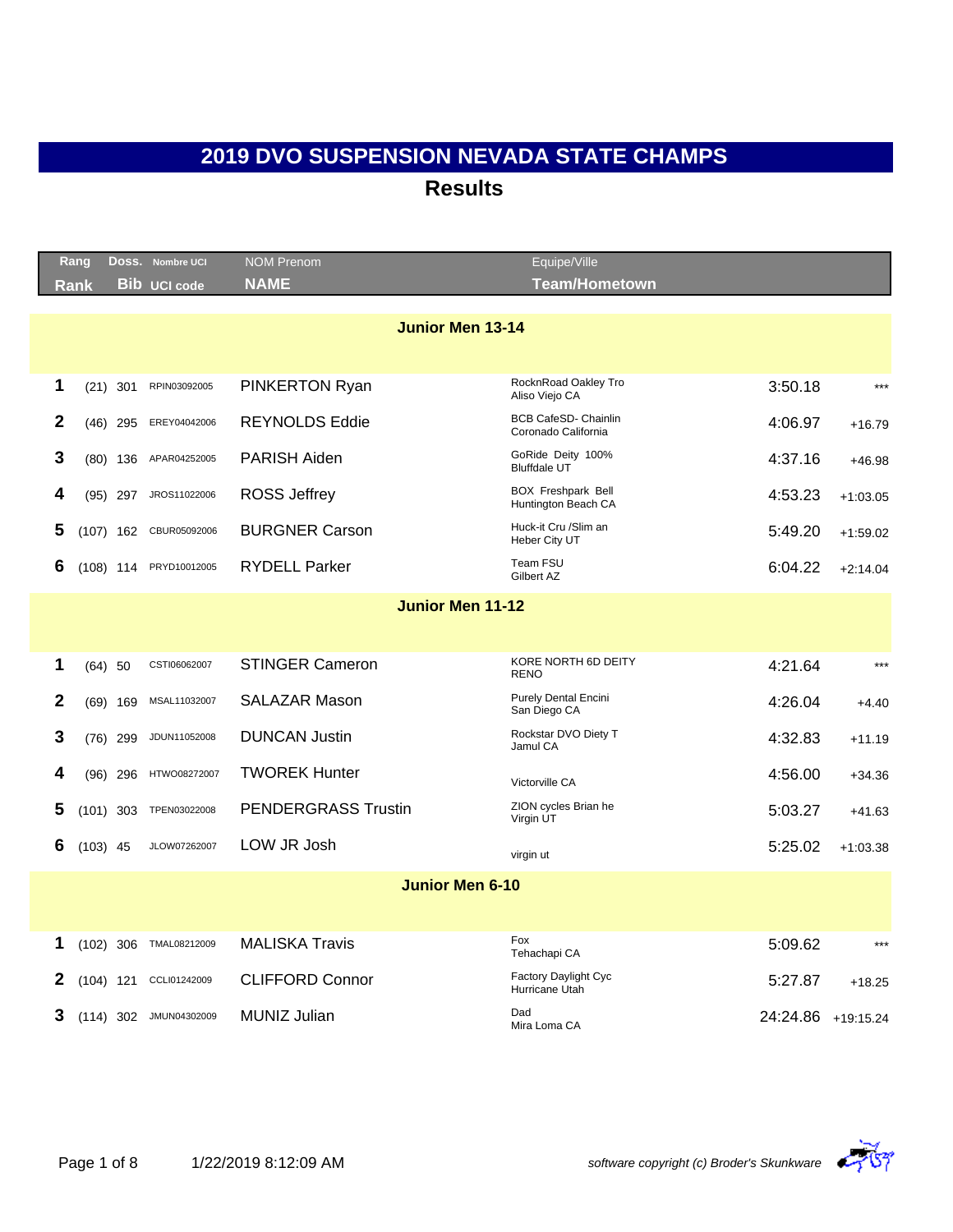|              | Rang |             | DOSS. Nombre UCI       | <b>NOM Prenom</b>         | Equipe/Ville                                     |         |          |
|--------------|------|-------------|------------------------|---------------------------|--------------------------------------------------|---------|----------|
|              | Rank |             | <b>Bib UCI code</b>    | <b>NAME</b>               | <b>Team/Hometown</b>                             |         |          |
|              |      |             |                        |                           |                                                  |         |          |
|              |      |             |                        | <b>Junior Women 11-14</b> |                                                  |         |          |
|              |      |             |                        |                           |                                                  |         |          |
| 1            |      |             | (75) 304 THEA08232007  | <b>HEAP Teagan</b>        | All Mountain Cyclery<br>Las Vegas Nevada         | 4:32.75 |          |
|              |      |             |                        | Cat 3 Women 30+           |                                                  |         |          |
|              |      |             |                        |                           |                                                  |         |          |
| 1            |      | $(106)$ 311 | GWAL05031989           | <b>WALKER Grace</b>       | KORE NORTH INTENCE D                             | 5:39.48 |          |
|              |      |             |                        |                           | <b>MERIDIAN</b>                                  |         |          |
|              |      |             |                        | <b>Cat 2 Women 15-18</b>  |                                                  |         |          |
|              |      |             |                        |                           |                                                  |         |          |
| 1            |      |             | (110) 157 ZSTE02122002 | <b>STEELE Zoe</b>         | Go-Ride                                          | 6:20.53 |          |
|              |      |             |                        |                           | Sandy UT                                         |         |          |
|              |      |             |                        | <b>Cat 2 Women 19-29</b>  |                                                  |         |          |
|              |      |             |                        |                           |                                                  |         |          |
| 1            |      | $(94)$ 399  | JJON12081992           | <b>JONES Jessie</b>       |                                                  | 4:53.13 |          |
|              |      |             |                        |                           | Saint George                                     |         |          |
|              |      |             |                        | <b>Cat 3 Men 15-18</b>    |                                                  |         |          |
|              |      |             |                        |                           |                                                  |         |          |
| 1            |      | $(63)$ 292  | CAND02212004           | <b>ANDERSON Craig</b>     |                                                  | 4:20.23 | $***$    |
|              |      |             |                        |                           | Las Vegas NV                                     |         |          |
| $\mathbf{2}$ |      |             | (70) 327 NJAM01041994  | <b>JAMES Nigel</b>        | hardrock az                                      | 4:26.05 | $+5.82$  |
| 3            |      | $(74)$ 314  | EMAX09172002           | MAXWELL Ethan             | <b>TRUCKERCO SPYOPTIC</b><br>SALTLAKE CITY UTAH  | 4:30.92 | $+10.69$ |
| 4            |      |             | JURE08062002           | <b>URELLO Justin</b>      |                                                  |         |          |
|              |      | $(86)$ 335  |                        |                           | Las Vegas                                        | 4:46.64 | $+26.41$ |
| 5            |      | (90) 289    | BROS12182003           | <b>ROSS Brian</b>         | <b>BOX Freshpark Bell</b><br>Huntington Beach CA | 4:49.82 | $+29.59$ |
|              |      |             |                        | <b>Cat 3 Men 19-29</b>    |                                                  |         |          |
|              |      |             |                        |                           |                                                  |         |          |
| 1            |      |             | (78) 318 APUC11131990  | <b>PUCA Alexander</b>     | Tucson Endurance Per<br>Tucson                   | 4:34.69 | $***$    |
| 2            |      |             | (92) 312 ZWIC07252000  | <b>WICK Zach</b>          | Kore North Bicycles<br><b>Boise</b>              | 4:52.06 | $+17.37$ |

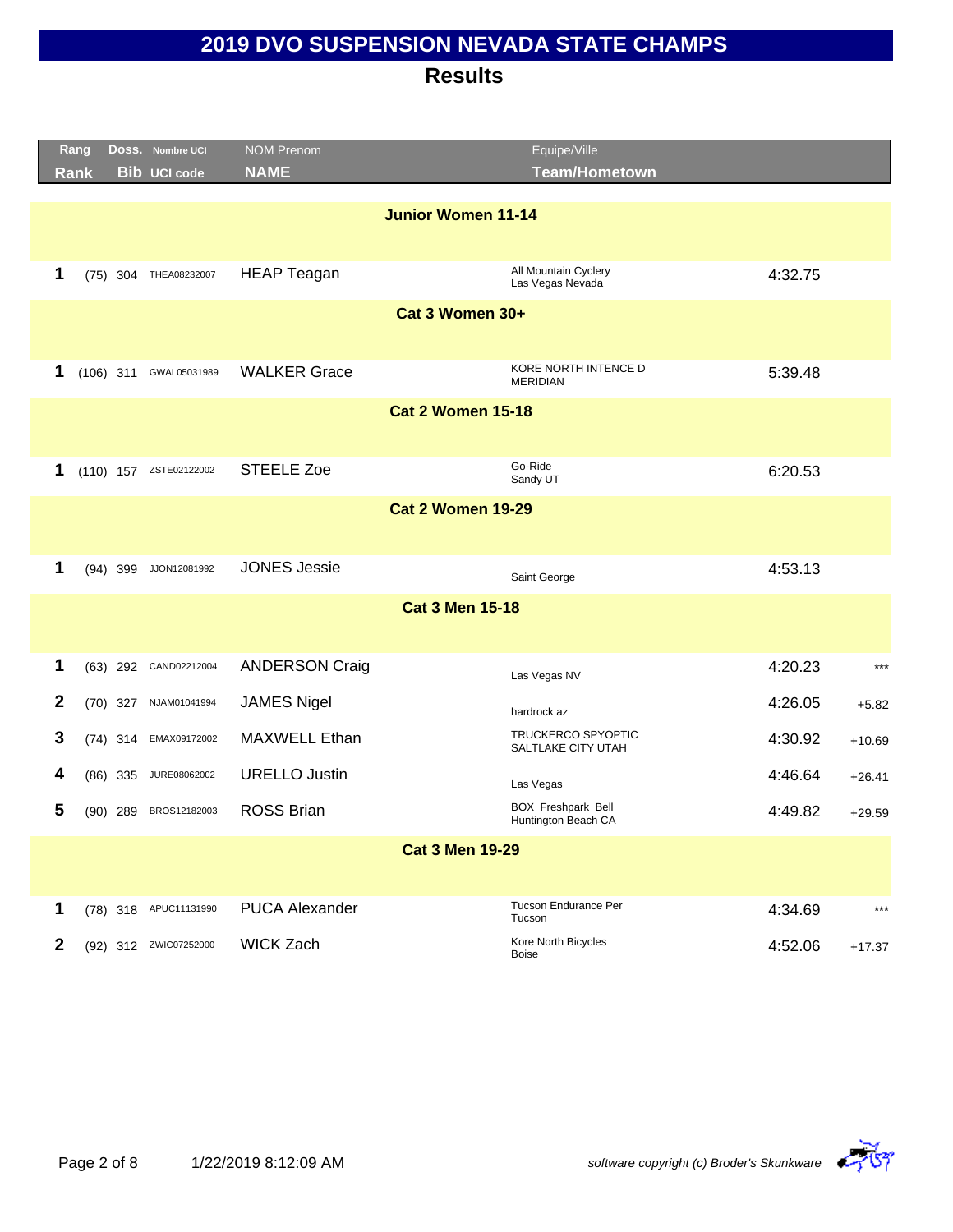|              | Rang        |             | Doss. Nombre UCI    | <b>NOM Prenom</b>          | Equipe/Ville                                  |         |          |
|--------------|-------------|-------------|---------------------|----------------------------|-----------------------------------------------|---------|----------|
|              | <b>Rank</b> |             | <b>Bib UCI code</b> | <b>NAME</b>                | <b>Team/Hometown</b>                          |         |          |
|              |             |             |                     |                            |                                               |         |          |
|              |             |             |                     | <b>Cat 3 Men 30-39</b>     |                                               |         |          |
|              |             |             |                     |                            |                                               |         |          |
| 1            |             | $(71)$ 288  | BOLI04251980        | <b>OLIVER Brandon</b>      | Team BraaaPack<br>Mesa AZ                     | 4:26.66 | $***$    |
| $\mathbf{2}$ |             | $(79)$ 317  | LMAN11241984        | <b>MANALO Leann Andrei</b> | <b>Tucson Endurance Per</b><br>Tucson Arizona | 4:37.15 | $+10.49$ |
| 3            |             | $(84)$ 294  | KAND05101981        | <b>ANDERSON Kyle</b>       | Team #BraaaPack<br>Phoenix AZ                 | 4:41.69 | $+15.03$ |
| 4            |             | $(87)$ 323  | NMAN11301980        | <b>MANOUSAKIS Nikos</b>    | be still yoga stro<br>greece                  | 4:47.59 | $+20.93$ |
| 5            |             | $(91)$ 329  | HPLE08121987        | PLEITEZ Henry              | team toro mtb<br>san fernando                 | 4:51.63 | $+24.97$ |
|              |             |             |                     | <b>Cat 3 Men 40-49</b>     |                                               |         |          |
|              |             |             |                     |                            |                                               |         |          |
| 1            |             | $(55)$ 168  | JDIE03031976        | <b>DIETRICH Justin</b>     | Lil' Lebowski's Urba<br>Oro Valley Arizona    | 4:12.34 | $***$    |
| $\mathbf{2}$ |             | $(57)$ 319  | DHIG01131973        | <b>HIGGINS Dane</b>        | <b>GURU Suspension</b><br>tucson              | 4:15.80 | $+3.46$  |
| 3            |             | $(73)$ 293  | JCOX06211972        | COX Jeff                   | #BraaaPack<br>Gilbert Arizona                 | 4:29.27 | $+16.93$ |
| 4            | (77)        | 132         | ADIE10221977        | <b>DIETRICH Adam</b>       | Lil' Lebowski's Urba<br>Grand Junction CO     | 4:34.09 | $+21.75$ |
| 5            |             | $(89)$ 290  | SSTR09141979        | <b>STRUNK Shane</b>        | Tucson Arizona                                | 4:49.55 | $+37.21$ |
| 6            |             | $(100)$ 173 | MRYD10131979        | <b>RYDELL Mike</b>         | Team FSU<br>Gilbert AZ                        | 5:02.85 | $+50.51$ |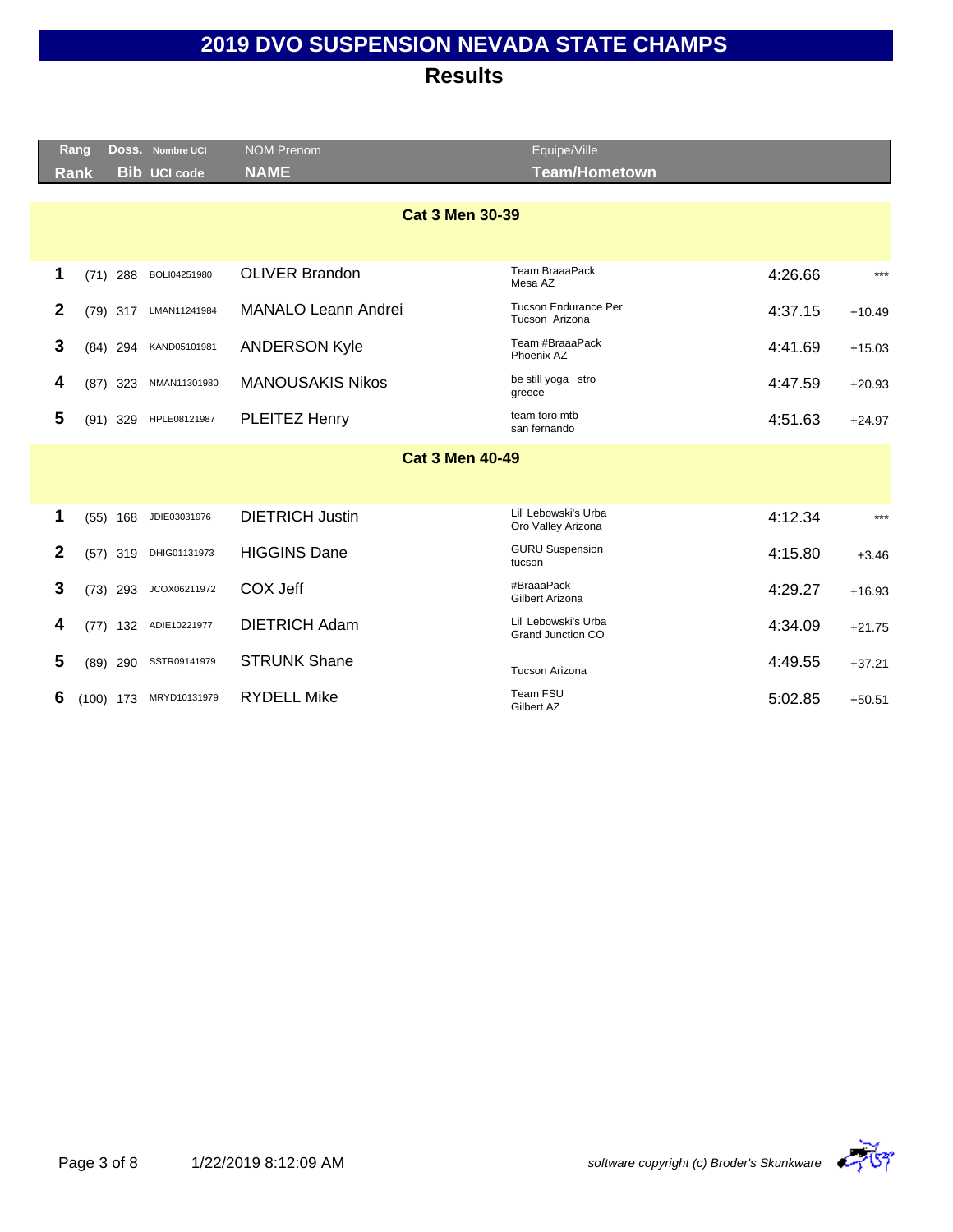|                        | Rang           |             | Doss. Nombre UCI    | <b>NOM Prenom</b>      | Equipe/Ville                              |         |          |  |  |  |
|------------------------|----------------|-------------|---------------------|------------------------|-------------------------------------------|---------|----------|--|--|--|
|                        | Rank           |             | <b>Bib UCI code</b> | <b>NAME</b>            | <b>Team/Hometown</b>                      |         |          |  |  |  |
| <b>Cat 2 Men 15-18</b> |                |             |                     |                        |                                           |         |          |  |  |  |
|                        |                |             |                     |                        |                                           |         |          |  |  |  |
|                        | 1              | $(12)$ 116  | ACHA02052002        | <b>CHAPIN Aiden</b>    | DVO Suspension 100%<br>Valencia CA        | 3:37.43 | $***$    |  |  |  |
|                        | $\mathbf{2}$   | $(35)$ 152  | TOCH07102003        | <b>OCHOA Timothy</b>   | go ride/race craft<br>sandy               | 4:00.12 | $+22.69$ |  |  |  |
|                        | 3              | $(38)$ 281  | JCHA09152004        | <b>CHAPIN Jenson</b>   | DVO Suspension<br>Valencia CA             | 4:01.26 | $+23.83$ |  |  |  |
|                        | 4              | $(41)$ 286  | LUHL06282002        | <b>UHLRICH Luke</b>    | Las Vegas Nevada                          | 4:03.11 | $+25.68$ |  |  |  |
|                        | 5              | $(54)$ 120  | APAR01302004        | <b>PARISH Alex</b>     | GoRide Deity 100%<br><b>Bluffdale UT</b>  | 4:12.13 | $+34.70$ |  |  |  |
|                        | 6              | $(56)$ 279  | EALE12162003        | <b>ALEXANDER Ethan</b> | Riverside California                      | 4:12.99 | $+35.56$ |  |  |  |
|                        | $\overline{7}$ | $(65)$ 135  | WTHO07142003        | <b>THOMPSON Wyatt</b>  | mtbwithkids.com / Pi<br>Salt Lake City UT | 4:21.66 | $+44.23$ |  |  |  |
| T8                     |                | $(T67)$ 282 | MPOP08172001        | <b>POPE Matt</b>       | The Kind<br>Edwards CO                    | 4:22.61 | $+45.18$ |  |  |  |
| T <sub>8</sub>         |                | (T67) 284   | BLEO02272003        | <b>LEON Brenden</b>    | Eastvale CA                               | 4:22.61 | $+45.18$ |  |  |  |
|                        |                |             |                     | <b>Cat 2 Men 19-29</b> |                                           |         |          |  |  |  |
|                        |                |             |                     |                        |                                           |         |          |  |  |  |
|                        | 1              | $(109)$ 355 | TBRA12271995        | <b>BRADBURN Trey</b>   | las vegas                                 | 6:06.43 |          |  |  |  |
|                        |                |             |                     | <b>Cat 2 Men 30-39</b> |                                           |         |          |  |  |  |
|                        |                |             |                     |                        |                                           |         |          |  |  |  |
|                        | 1              | $(29)$ 316  | ADAL10241989        | <b>DALE Aaron</b>      | <b>GURU</b> suspension<br><b>TUCSON</b>   | 3:56.29 | $***$    |  |  |  |
|                        | $\mathbf{2}$   | $(33)$ 160  | JDOD06231985        | DODD Jason             | JJ Bicycles<br>Tucson Arizona             | 3:59.05 | $+2.76$  |  |  |  |
|                        | 3              | $(48)$ 325  | TYAZ02061988        | <b>YAZZIE Terence</b>  | reznekk absolute bik<br>leupp             | 4:07.81 | $+11.52$ |  |  |  |
|                        | 4              | (62) 285    | JZAR07061986        | ZARATE Jonathan        | Safety Cycle Los Ang<br>Wilmington CA     | 4:18.89 | $+22.60$ |  |  |  |
|                        |                |             |                     |                        |                                           |         |          |  |  |  |

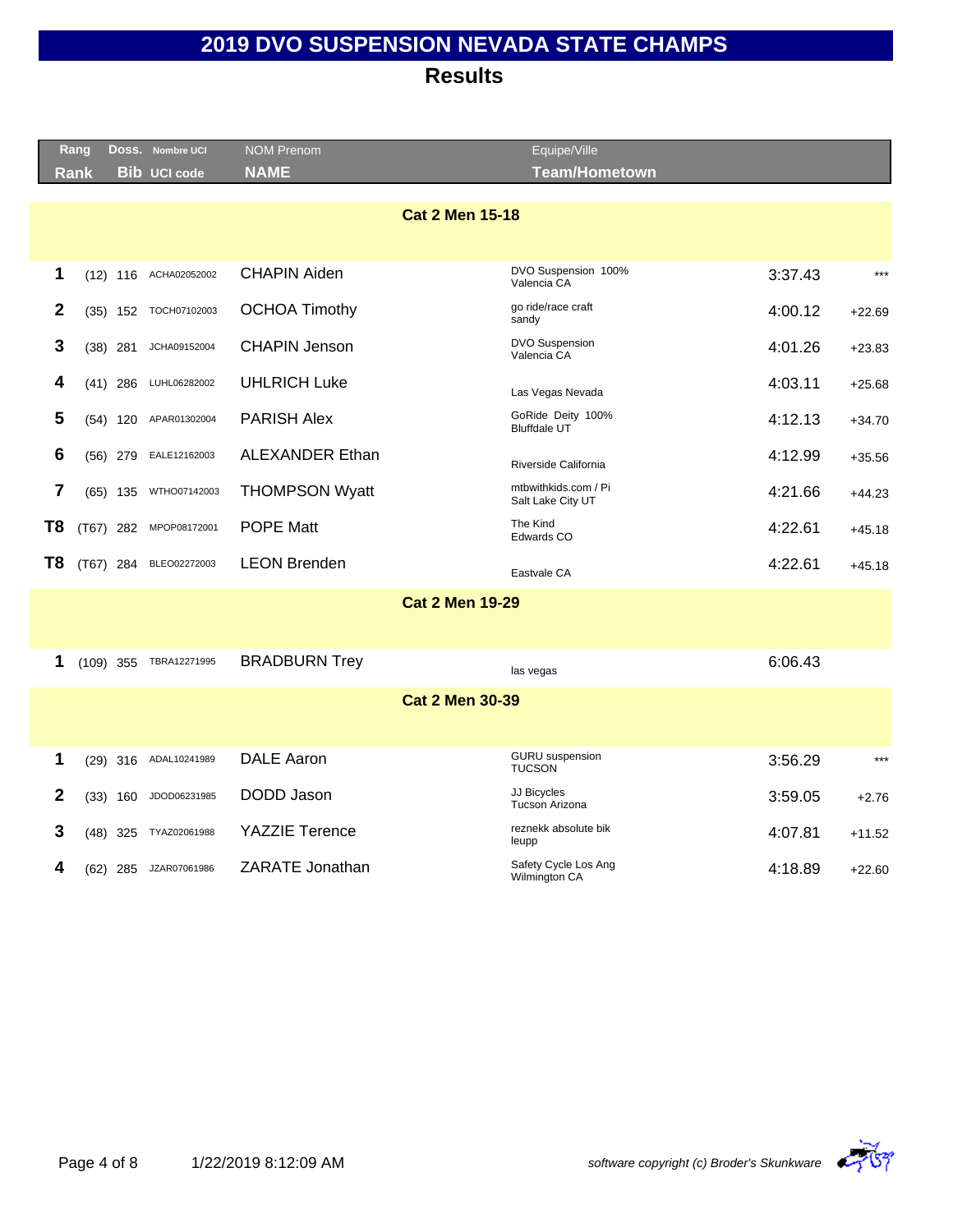|                 | Rang         |             |            | DOSS. Nombre UCI    | <b>NOM Prenom</b>       | Equipe/Ville                               |         |            |  |  |
|-----------------|--------------|-------------|------------|---------------------|-------------------------|--------------------------------------------|---------|------------|--|--|
|                 | <b>Rank</b>  |             |            | <b>Bib UCI code</b> | <b>NAME</b>             | <b>Team/Hometown</b>                       |         |            |  |  |
|                 |              |             |            |                     |                         |                                            |         |            |  |  |
|                 |              |             |            |                     | <b>Cat 2 Men 40-49</b>  |                                            |         |            |  |  |
|                 |              |             |            |                     |                         |                                            |         |            |  |  |
|                 | 1            |             | $(49)$ 147 | PPRE06011978        | <b>PREUSS Paul</b>      | Giant las vegas<br>Las Vegas NV            | 4:07.93 | $***$      |  |  |
|                 | $\mathbf{2}$ |             | $(61)$ 280 | IHOR04191976        | <b>HORAK</b> lan        | FEA Race Team<br>Henderson NV              | 4:18.63 | $+10.70$   |  |  |
|                 | 3            | $(88)$ 20   |            | WHOL08171970        | <b>HOLMES Wesley</b>    | Gro az team shitbird<br>Phx                | 4:47.81 | $+39.88$   |  |  |
|                 | 4            | $(93)$ 287  |            | CCAR11081974        | <b>CARLTON Chris</b>    | Caliente NV                                | 4:52.72 | $+44.79$   |  |  |
|                 | 5            |             | $(97)$ 313 | RCOW02041974        | <b>COWLING Ryan</b>     | KORE NORTH INTENSE D<br>MERIDIAN IDAHO     | 4:57.19 | $+49.26$   |  |  |
| <b>Open Men</b> |              |             |            |                     |                         |                                            |         |            |  |  |
|                 |              |             |            |                     |                         |                                            |         |            |  |  |
|                 | 1            | $(14)$ 13   |            | MJOH12261976        | <b>JOHNSTON Matthew</b> | Go-Ride.com<br>SLC Utah                    | 3:41.37 | $***$      |  |  |
|                 | $\mathbf{2}$ | $(15)$ 261  |            | BSTA12102001        | <b>STAVROWSKY Ben</b>   | Janker Racing/ Racin<br>Santa Fe NM        | 3:43.46 | $+2.09$    |  |  |
|                 | 3            |             | $(17)$ 110 | RROD03121984        | RODRIGUEZ Ryan          | <b>DVO Suspension/Truck</b><br>Novato CA   | 3:44.56 | $+3.19$    |  |  |
|                 | 4            |             | $(25)$ 176 | JDAV02251989        | DAVID Jeremy            |                                            | 3:52.35 | $+10.98$   |  |  |
|                 | 5            |             | $(30)$ 307 | GGRA07311991        | <b>GRAHAM Garrett</b>   | Oneal/Spy/Rynopower<br>Peoria AZ           | 3:56.38 | $+15.01$   |  |  |
|                 | 6            |             | $(45)$ 153 | TSTA11071994        | <b>STALLARD Trent</b>   | Red Rock Bicycle Com<br>St George Utah     | 4:05.78 | $+24.41$   |  |  |
|                 | 7            | $(47)$ 25   |            | VAIV06071968        | <b>AIVAZIAN Vahe</b>    | woodland hills ca                          | 4:07.54 | $+26.17$   |  |  |
|                 | 8            | $(85)$ 141  |            | NDRU08121991        | <b>DRU Nick</b>         | Cannondale / Fasstco<br>Las Vegas NV       | 4:46.14 | $+1:04.77$ |  |  |
|                 |              |             |            |                     | <b>Cat 1 Men 19-29</b>  |                                            |         |            |  |  |
|                 |              |             |            |                     |                         |                                            |         |            |  |  |
|                 | 1            | $(26)$ 251  |            | JDRA11271994        | <b>DRAIN Jack</b>       | <b>Athletic Republic</b><br>Park City Utah | 3:54.17 | $***$      |  |  |
|                 | $\mathbf{2}$ |             | $(27)$ 266 | THAR05221995        | <b>HART Tanner</b>      | Sandy UT                                   | 3:55.40 | $+1.23$    |  |  |
|                 | 3            | $(34)$ 321  |            | DBAR07221999        | <b>BARRON Drake</b>     | Incycle Race Team<br>La Crescenta          | 3:59.06 | +4.89      |  |  |
|                 | 4            |             | $(40)$ 253 | MBAR08191998        | <b>BARRETT Michael</b>  | The Kind Bikes and S<br>Avon CO            | 4:02.83 | $+8.66$    |  |  |
|                 | 5            |             | $(52)$ 256 | JVAN05141997        | <b>VANSTAVEREN Joey</b> | Fly Racing EKS Bran<br>Cedar City UT       | 4:09.55 | $+15.38$   |  |  |
|                 | 6            | $(112)$ 326 |            | KSCH06172000        | <b>SCHEVERS Koby</b>    | commencal dvo ixs<br>dewey                 | 9:39.30 | $+5:45.13$ |  |  |

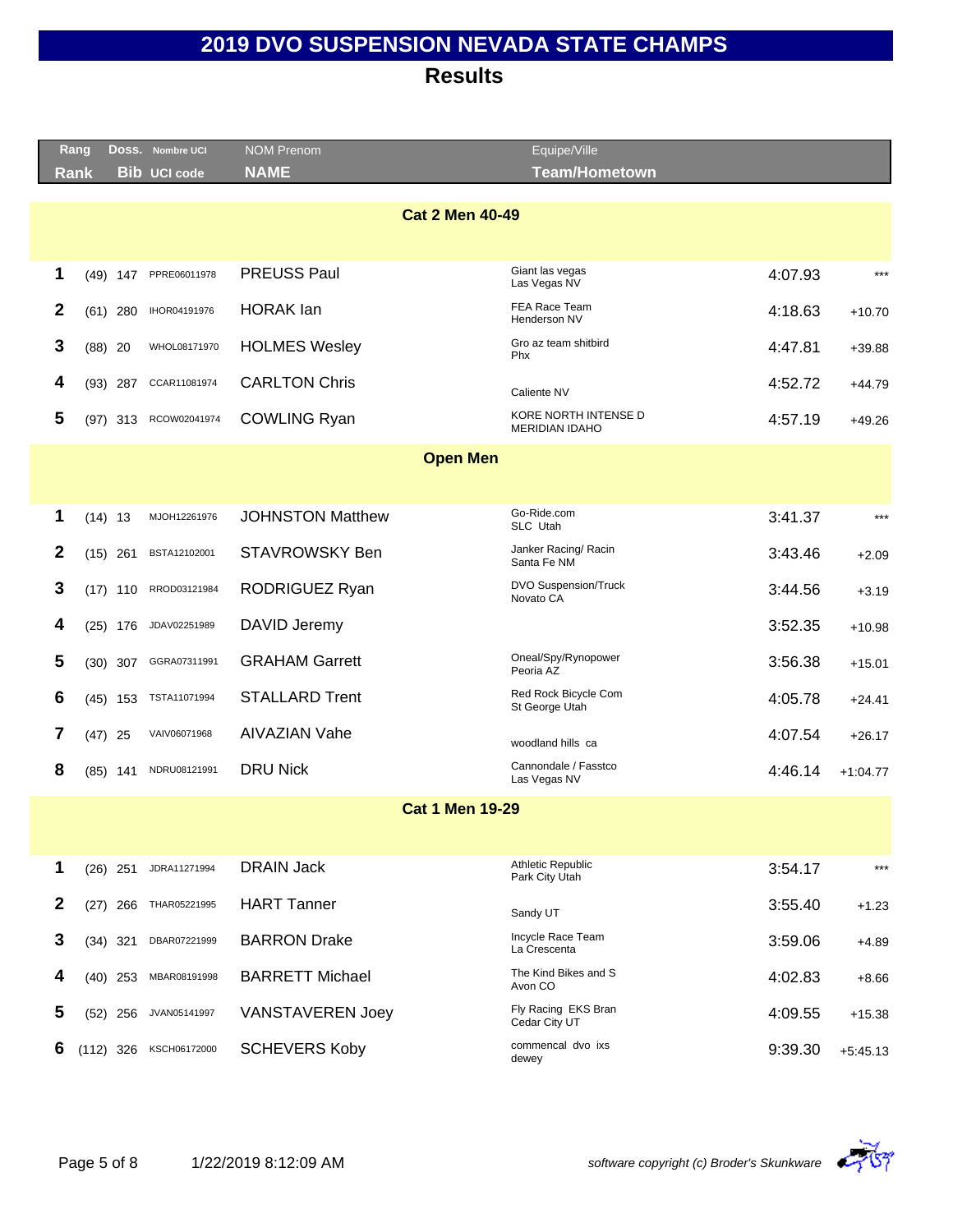|                        | Rang        |            | Doss. Nombre UCI       | <b>NOM Prenom</b>        | Equipe/Ville                                |         |            |  |  |
|------------------------|-------------|------------|------------------------|--------------------------|---------------------------------------------|---------|------------|--|--|
|                        | <b>Rank</b> |            | <b>Bib UCI code</b>    | <b>NAME</b>              | <b>Team/Hometown</b>                        |         |            |  |  |
|                        |             |            |                        |                          |                                             |         |            |  |  |
| <b>Cat 1 Men 30-39</b> |             |            |                        |                          |                                             |         |            |  |  |
| 1                      |             | $(16)$ 315 | KBLO05201981           | <b>BLOSS Kenny</b>       |                                             | 3:43.89 | $***$      |  |  |
| 2                      |             | $(31)$ 258 | EPIE07011989           | <b>PIETRYGA Eric</b>     | Heart & Soul Racing<br>Las Vegas NV         | 3:57.51 | $+13.62$   |  |  |
| 3                      |             | $(53)$ 264 | ISUP11091989           | SUPPLE lan               | Heart&Soul Racing/Sp<br>Salt Lake City UT   | 4:11.35 | $+27.46$   |  |  |
|                        |             |            |                        | <b>Cat 1 Men 40-49</b>   |                                             |         |            |  |  |
|                        |             |            |                        |                          |                                             |         |            |  |  |
| 1                      |             |            | AMCE12241974           | <b>MCELYEA Alex</b>      | 100%/Airpark Bikes/M                        | 3:50.24 | $***$      |  |  |
|                        |             | $(22)$ 330 |                        |                          | Scottsdale                                  |         |            |  |  |
| $\mathbf{2}$           |             | $(24)$ 262 | BPAR04081977           | <b>PARKER Brian</b>      | Mynesweepers/Trucker<br>Newbury Park CA     | 3:51.92 | $+1.68$    |  |  |
| 3                      |             | $(32)$ 324 | BSCH02091966           | <b>SCHEVERS Brooks</b>   | commencal DVO Spike<br>Dewey                | 3:58.75 | $+8.51$    |  |  |
| 4                      |             | $(36)$ 263 | WBEN10071973           | <b>BENDA William</b>     | All Moutain Cyclery<br>Henderson NV         | 4:00.86 | $+10.62$   |  |  |
| 5                      |             | $(39)$ 259 | QWIN02231973           | <b>WINTER Quinn</b>      | Knolly/DVO/Deity/Max<br>Henderson Nevada    | 4:01.79 | $+11.55$   |  |  |
| 6                      |             | $(43)$ 275 | SMCG01181973           | MCGOVERN Shawnee         | <b>Smack Innovations</b><br>Denver Colorado | 4:04.37 | $+14.13$   |  |  |
| 7                      |             | $(50)$ 257 | AHEI11141972           | <b>HEINE Andrew</b>      | Denver CO                                   | 4:08.23 | $+17.99$   |  |  |
| 8                      |             | $(51)$ 267 | ACAR02041978           | <b>CARTER Aaron</b>      | Leatt<br>Salt Lake City UT                  | 4:08.89 | $+18.65$   |  |  |
| 9                      |             | $(59)$ 269 | KBAU11301974           | <b>BAUGHMAN Kris</b>     | RaceKraft/Go-Ride-Pi<br>Draper UT           | 4:17.16 | $+26.92$   |  |  |
| 10                     |             | $(60)$ 260 | JLEW12171970           | LEWIS John               | Denver Colorado                             | 4:18.49 | $+28.25$   |  |  |
| 11                     |             | $(82)$ 252 | JLOP05311976           | <b>LOPEZ Julio</b>       | 100% / Rynopower / L<br>Denver CO           | 4:39.02 | $+48.78$   |  |  |
| 12                     |             |            | (99) 278 JGIL06031971  | <b>GILLESPIE James</b>   | MojoWheels Racing K<br>Denver <sub>CO</sub> | 4:58.09 | $+1:07.85$ |  |  |
|                        |             |            |                        | <b>Cat 1 Men 60+</b>     |                                             |         |            |  |  |
|                        |             |            |                        |                          |                                             |         |            |  |  |
| 1                      |             |            | (111) 108 BBON03011957 | <b>BONDURANT Bobby</b>   | Truckercoposse<br>Big Bear City CA          | 7:01.59 |            |  |  |
|                        |             |            |                        | <b>Cat 1 Women 15-18</b> |                                             |         |            |  |  |
|                        |             |            |                        |                          |                                             |         |            |  |  |
| 1                      |             |            | (113) 273 DOWE02152003 | <b>OWENS Dixie</b>       | TLD ODI Kenda Tire<br>Yucaipa CA            | 9:41.37 |            |  |  |

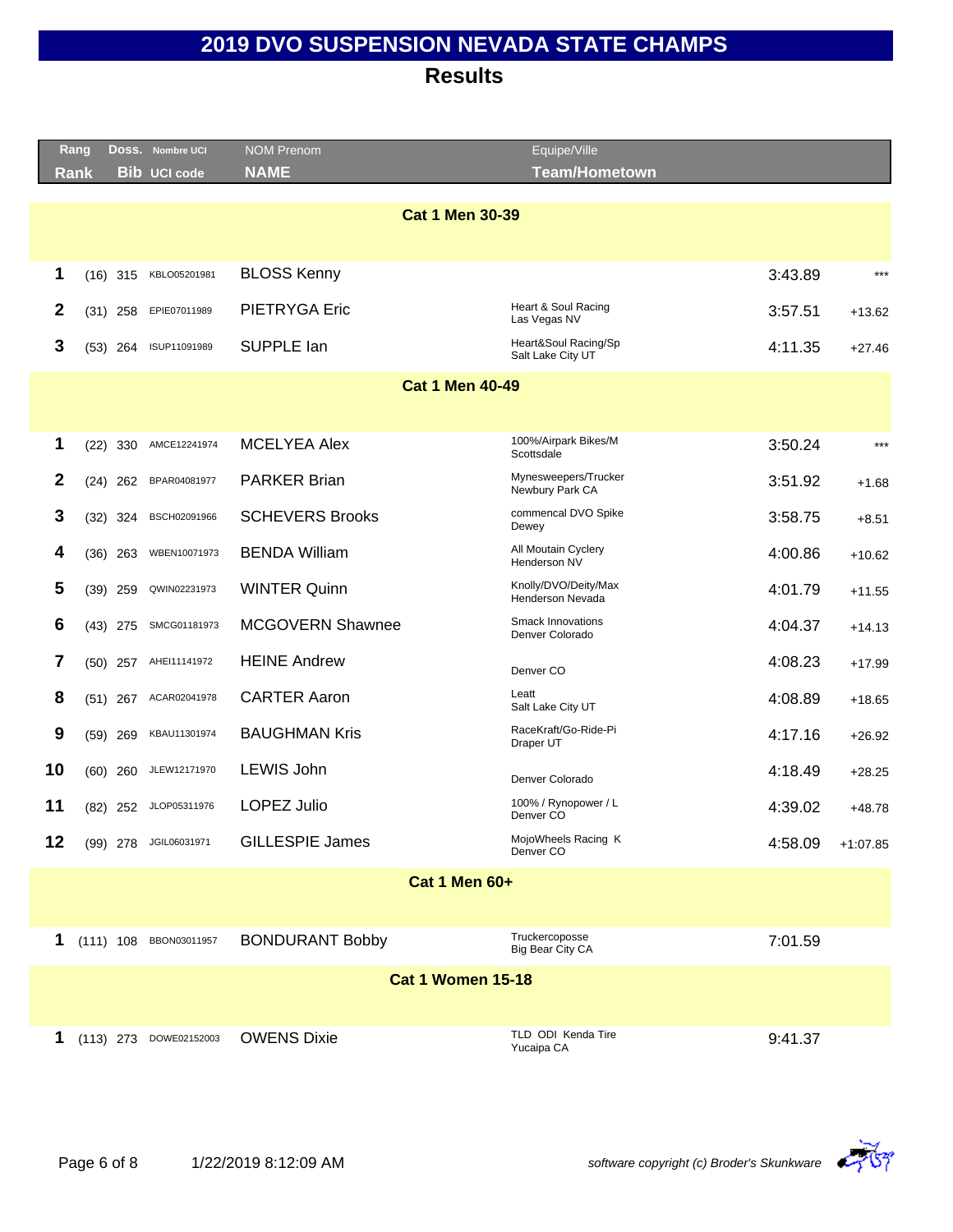|              | Rang     |             | DOSS. Nombre UCI    | <b>NOM Prenom</b>          | Equipe/Ville                                    |         |                       |
|--------------|----------|-------------|---------------------|----------------------------|-------------------------------------------------|---------|-----------------------|
|              | Rank     |             | <b>Bib UCI code</b> | <b>NAME</b>                | <b>Team/Hometown</b>                            |         |                       |
|              |          |             |                     |                            |                                                 |         |                       |
|              |          |             |                     | Cat 1 Women 30+            |                                                 |         |                       |
|              |          |             |                     |                            |                                                 |         |                       |
| 1            |          | $(105)$ 277 | RMOL09101980        | <b>MOLSEE Rachel</b>       | Hurricane Over The E<br>Hurricane Utah          | 5:34.44 |                       |
|              |          |             |                     | <b>Cat 1 Men 15-16</b>     |                                                 |         |                       |
|              |          |             |                     |                            |                                                 |         |                       |
| 1            |          | $(18)$ 254  | MDUN06252004        | <b>DUNCAN Maison</b>       | Rockstar DVO DIETY T<br>Jamul CA                | 3:45.98 | $***$                 |
| $\mathbf{2}$ |          | $(28)$ 272  | BGAR04162003        | <b>GARCIA Brandon</b>      | Chainline Bikes 100<br>Ensenada Baja California | 3:56.08 | $+10.10$              |
| 3            |          | $(37)$ 276  | JMAL01172004        | <b>MALISKA Justin</b>      | Fox Kenda Eks Bran<br>Tehachapi CA              | 4:00.93 | $+14.95$              |
| 4            |          | $(42)$ 331  | CMCE08052004        | <b>MCELYEA Colin</b>       | 100%/Airpark Bikes<br>Scottsdale                | 4:04.16 | $+18.18$              |
| 5            |          | $(44)$ 320  | CSPE02162013        | <b>SPENCER Carson</b>      | laketown bicycles<br>Draper                     | 4:05.36 | $+19.38$              |
|              |          |             |                     | <b>Cat 1 Men 17-18</b>     |                                                 |         |                       |
|              |          |             |                     |                            |                                                 |         |                       |
| 1            |          |             | CSUE06222001        | <b>SUETOS Cole</b>         |                                                 | 3:19.48 | $***$                 |
|              |          | $(2)$ 255   |                     |                            | Temecula California                             |         |                       |
| $\mathbf{2}$ |          | $(5)$ 271   | ADOO06132002        | <b>DOOLEY Austin</b>       | Monster Army 100%<br>Yucaipa CA                 | 3:23.53 | $+4.05$               |
| 3            |          | $(6)$ 265   | JFOR08312001        | FORESTA Joseph             | Factory GT<br>South Jordan Utah                 | 3:23.81 | $+4.33$               |
| 4            | (7)      | 270         | RWIS04042002        | WISCHMEYER Ryan            | Onxy Racing AMC Di<br>Las Vegas NV              | 3:32.31 | $+12.83$              |
| 5            |          | $(19)$ 350  | JDEL12272001        | DEL TORO ROMERO Jose Angel | auto tec enduro no<br>ensenada baja california  | 3:46.76 | $+27.28$              |
|              |          |             |                     | <b>Pro Women</b>           |                                                 |         |                       |
|              |          |             |                     |                            |                                                 |         |                       |
| 1            | $(58)$ 3 |             | AWEN02271981        | <b>WENTZ Amanda</b>        | Transition/Fox/ Gamu<br>Reno                    | 4:15.84 | $\star\!\star\!\star$ |
| $\mathbf{2}$ | (66) 6   |             | CKIM01111991        | <b>KIMBALL Chelsea</b>     | Loose riders Atomik<br>Mesa AZ                  | 4:21.73 | $+5.89$               |
| 3            | $(72)$ 4 |             | JSCO06172001        | SCOTT Jordan               | Hyper/Snafu<br>Las Vegas NV                     | 4:28.89 | $+13.05$              |
| 4            | $(81)$ 9 |             | MMER08152002        | <b>MERTEN Mckenna</b>      | <b>Cissters Racing/Inte</b><br>Jamul CA         | 4:38.94 | $+23.10$              |
| 5            |          | $(83)$ 16   | AFIT04262000        | <b>FITE Alexis</b>         | Seven Bell Deity<br>South Lake Tahoe            | 4:41.30 | $+25.46$              |
| 6            | (98) 8   |             | LWIN10101994        | <b>WINGER Lecksi</b>       | Ferrum Bikes Rev Gr<br>Las Vegas NV             | 4:57.93 | $+42.09$              |